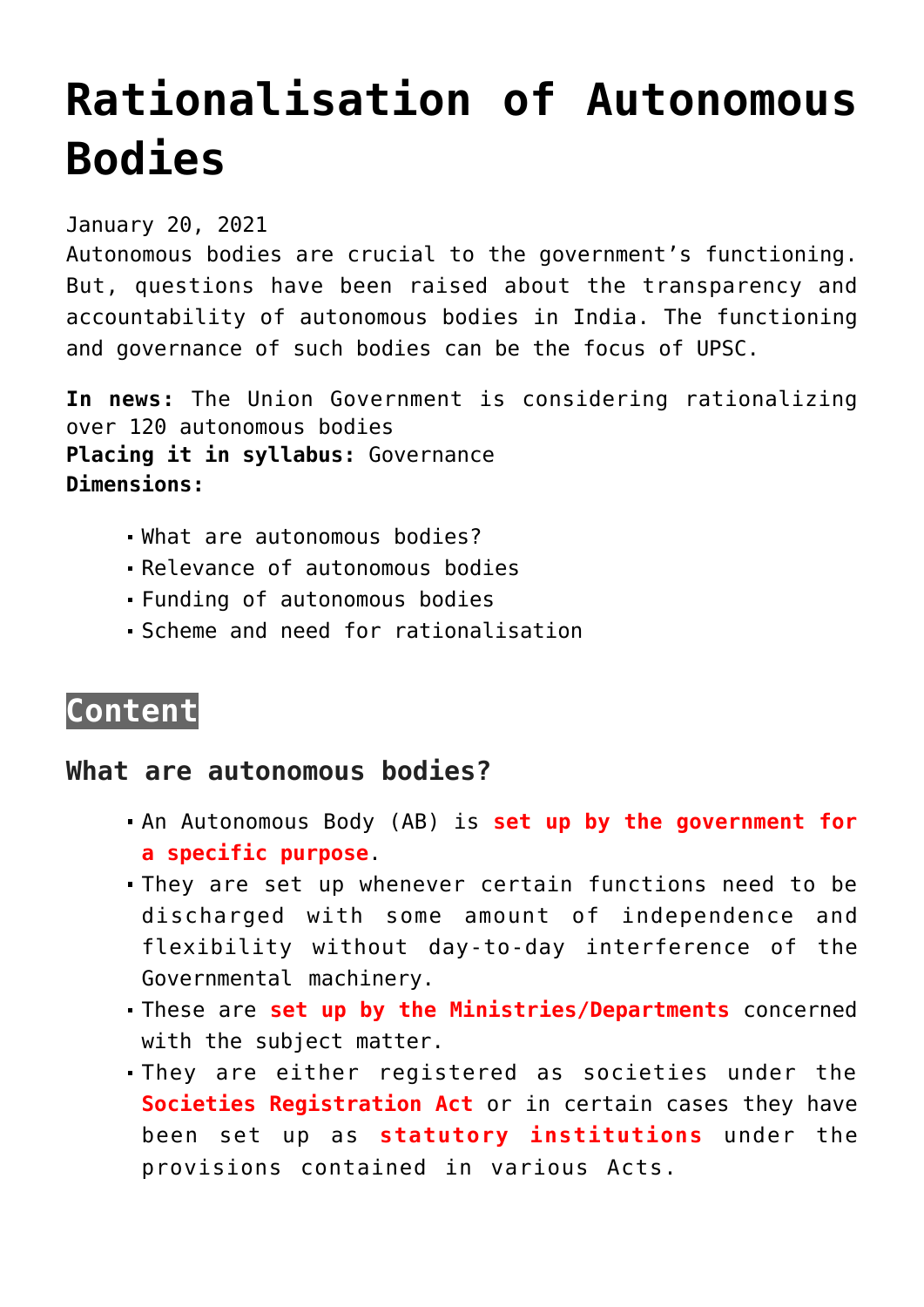### **Relevance of autonomous bodies:**

- Autonomous bodies are engaged in diverse activities of the government.
- They are involved in **formulating frameworks for policies, conducting research, and preserving the cultural heritage**, etc.
- Therefore, they are a major stakeholder in the government's functioning.

#### **Funding of Autonomous Bodies**

- Most of the Autonomous Bodies receive money from the Central Government by way of **grants-in-aid.**
- The amount of such grants depends on the extent to which such institutes generate internal resources of their own.
- These **grants are regulated by the Ministry of Finance** through their instructions as well as the instructions relating to powers for creation of posts and etc.
- According to the Budget documents, outlays to these bodies is a staggering Rs 72,200 crore.
- Over **40% of the funds allocated** to these bodies are used for **payment of salaries**.
- These Autonomous Bodies are audited by the **Comptroller and Auditor General (CAG)**, and the annual report is presented in the Parliament every year.

#### **Scheme and need for rationalisation:**

There are many governance issues in Autonomous Bodies that need review. Some of the pressing matters are:

*Lax accountability:* 

- There have been complaints that AB's don't follow the policies of the government.
- As these bodies are funded by taxpayer's money, demands were raised to **make them more accountable** similar to the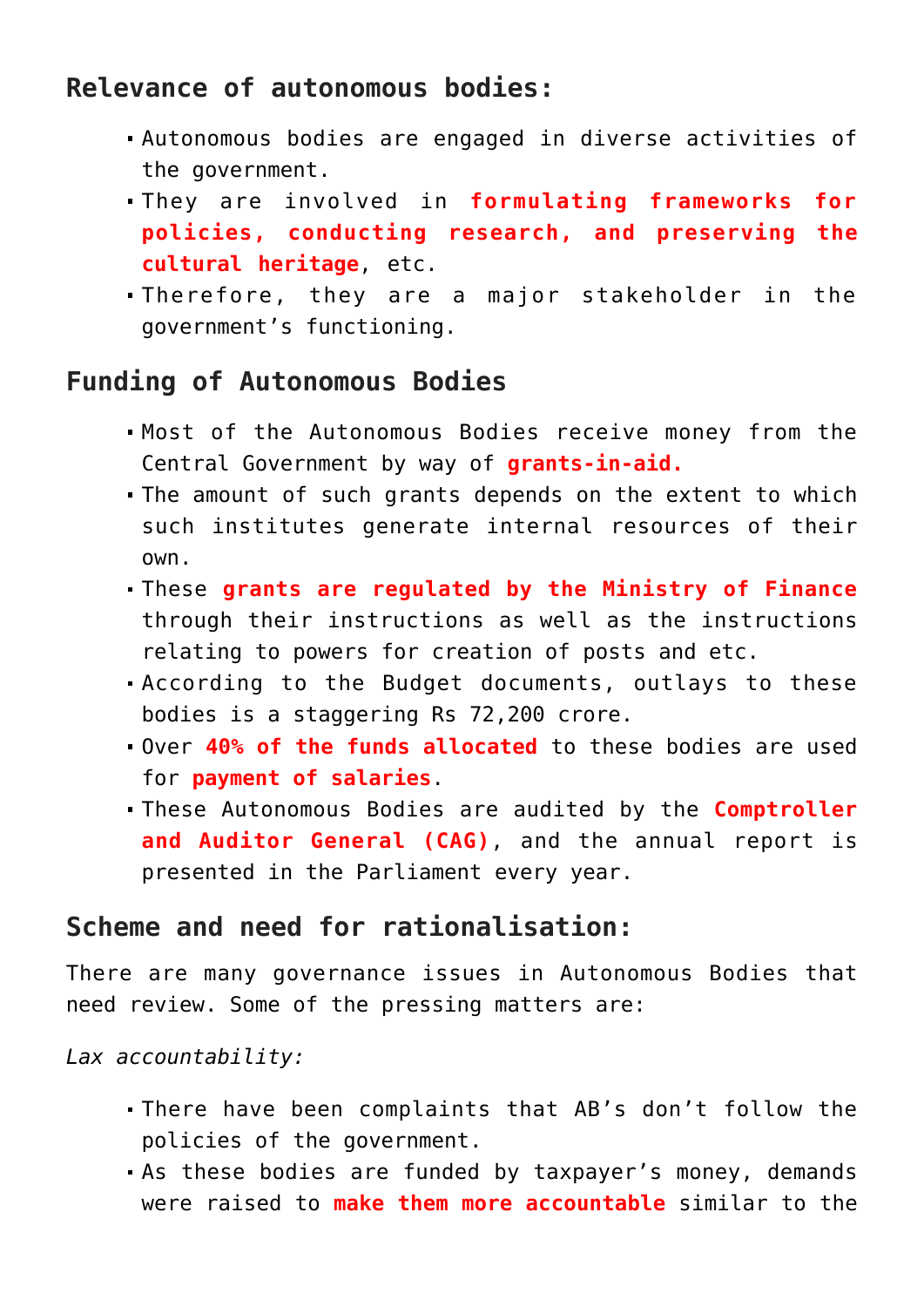government departments.

*Non-transparent Recruitment:* 

- Autonomous Bodies employ a considerable number of people. However, There is **no uniformity in rules for recruitment**.
- Unlike the government and the public sector undertakings, in which the recruitment is done by a centralised body such as the Staff Selection Committee (**SSC**), the Union Public Service Commission (**UPSC**) there is **no such body for AB's recruitments**.

*Ineffective Functioning:* 

- The senior ministry officials do not attend the autonomous body meetings due to lack of time.
- They instead nominate junior officials who often lack the jurisdiction to take meaningful decisions during the meetings.

*Lost Way and Purpose:* 

- Once created, the entities keep on surviving, many of them not serving any meaningful purpose.
- Some bodies created during Asian Games in India in 1982, for instance, were shut down only recently.
- Also, the boards were merely advisory in nature and failed to impact on influencing policy-making while they became vehicles of "political patronage" with the emergence of a 'middleman culture'.

*Lack monitoring and oversight:* 

The exact count of these bodies is not known, with estimates ranging from 400 to 650.

Therefore, the main concern of the Government is that ABs are required to be reviewed and rationalised.